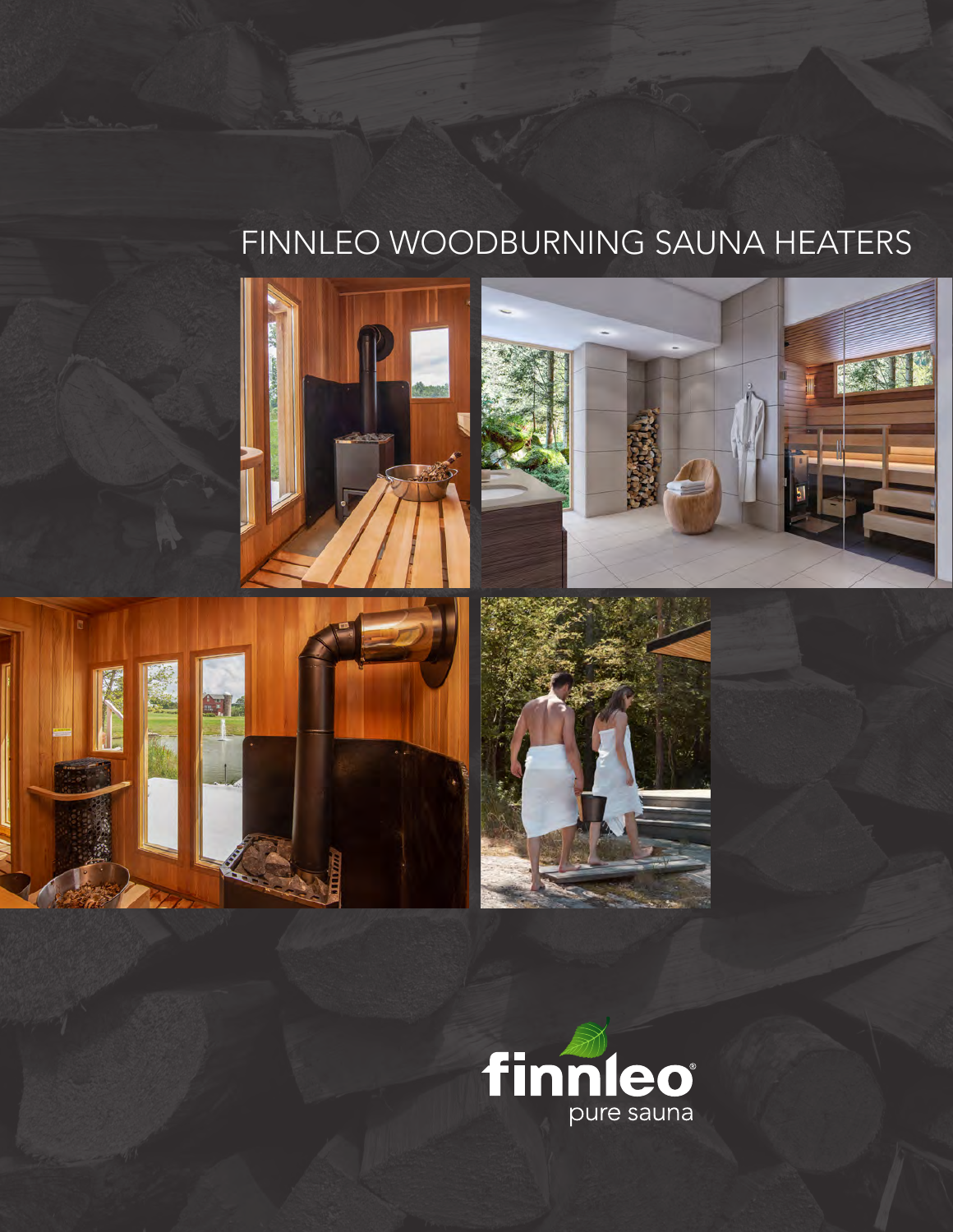Exterior feed of Saga woodburner with fireplace view on changing room side.

Traditional woodburning saunas really go to the heart of the pure sauna experience: the incomparably soft heat, lush hiss of steam and relaxing crackle of a wood-fueled fire... even the ritual of tending the fire. It is a heritage sauna enthusiasts have treasured for thousands of years. Captured and reinterpreted for modern living in today's Finnleo wood burning heaters.

The patented air channeling system between the outer shroud and inner firebox allows heated air to efficiently pass through the rock chamber for faster and more even heating of the rocks. This improves steam generation and air circulation in the sauna. As the fire dies down, the firebox walls cool and the air stops rising through the rock compartment and is redirected to the side vents. We call this the "Coanda" effect. The stones retain their heat longer, providing long-lasting comfort while using firewood as efficiently as possible.



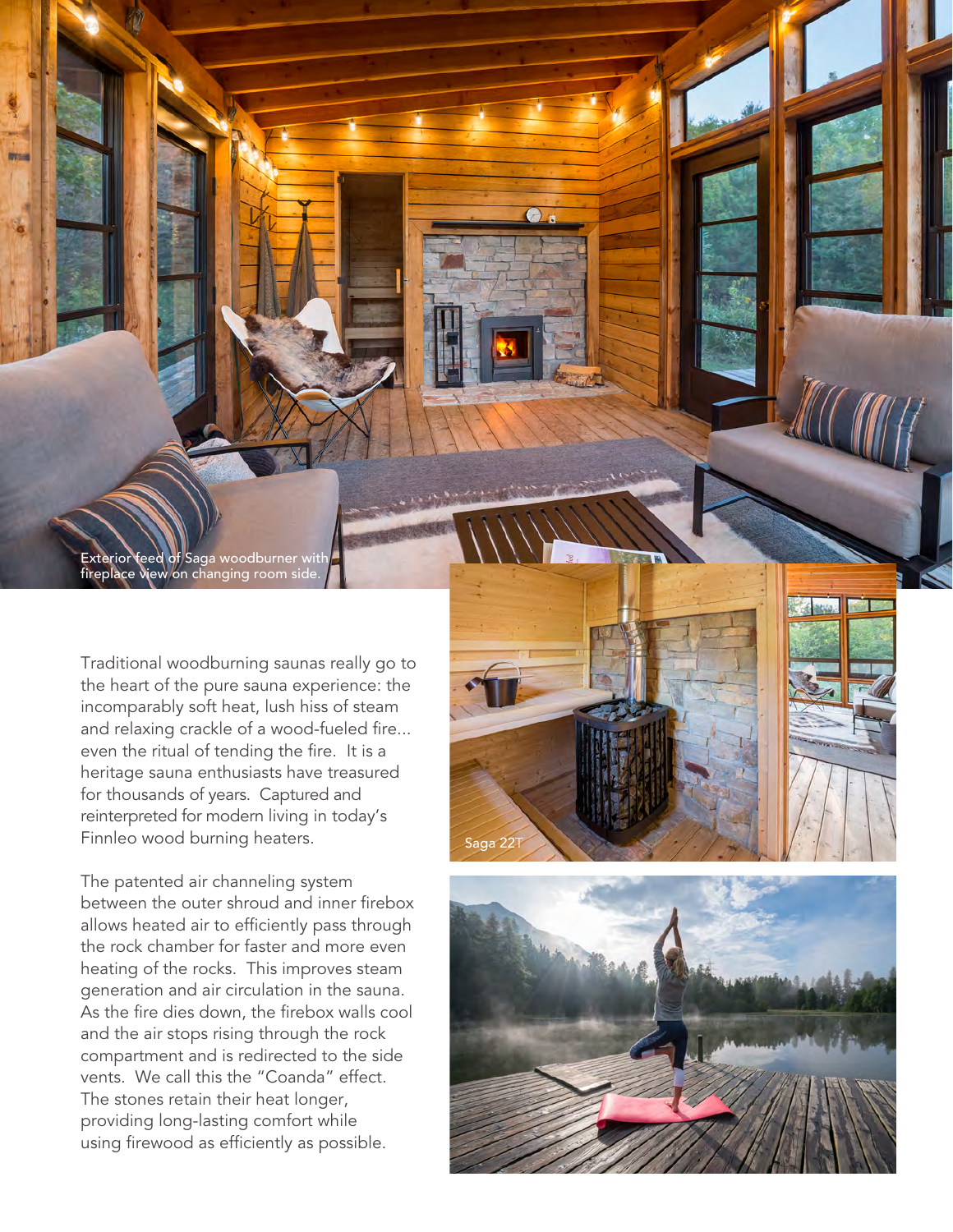Finnleo Woodburning Sauna Heaters Feature:

- No electricity needed—perfect for cabins or remote locations
- Outer shield finished in heat resistant paint and stainless steel (KS models) looks great and contributes to softer heat
- Large rock capacity means soft heat/steam
- Patented 'Coanda' air ventilation system for long steel life and quick efficient heating time (KS models)
- Removable ash pan
- Interior or exterior feed options
- Chimney outlet out the top or back
- Optional enclosed stainless steel water tank
- For saunas from 200 cu. ft. to 1412 cu. ft.
- Quality construction: heavy duty steel interior
- CE safety listed (most models)





## KARHU 20 KARHU 20ES KARHU 30 - TANK KARHU 22T